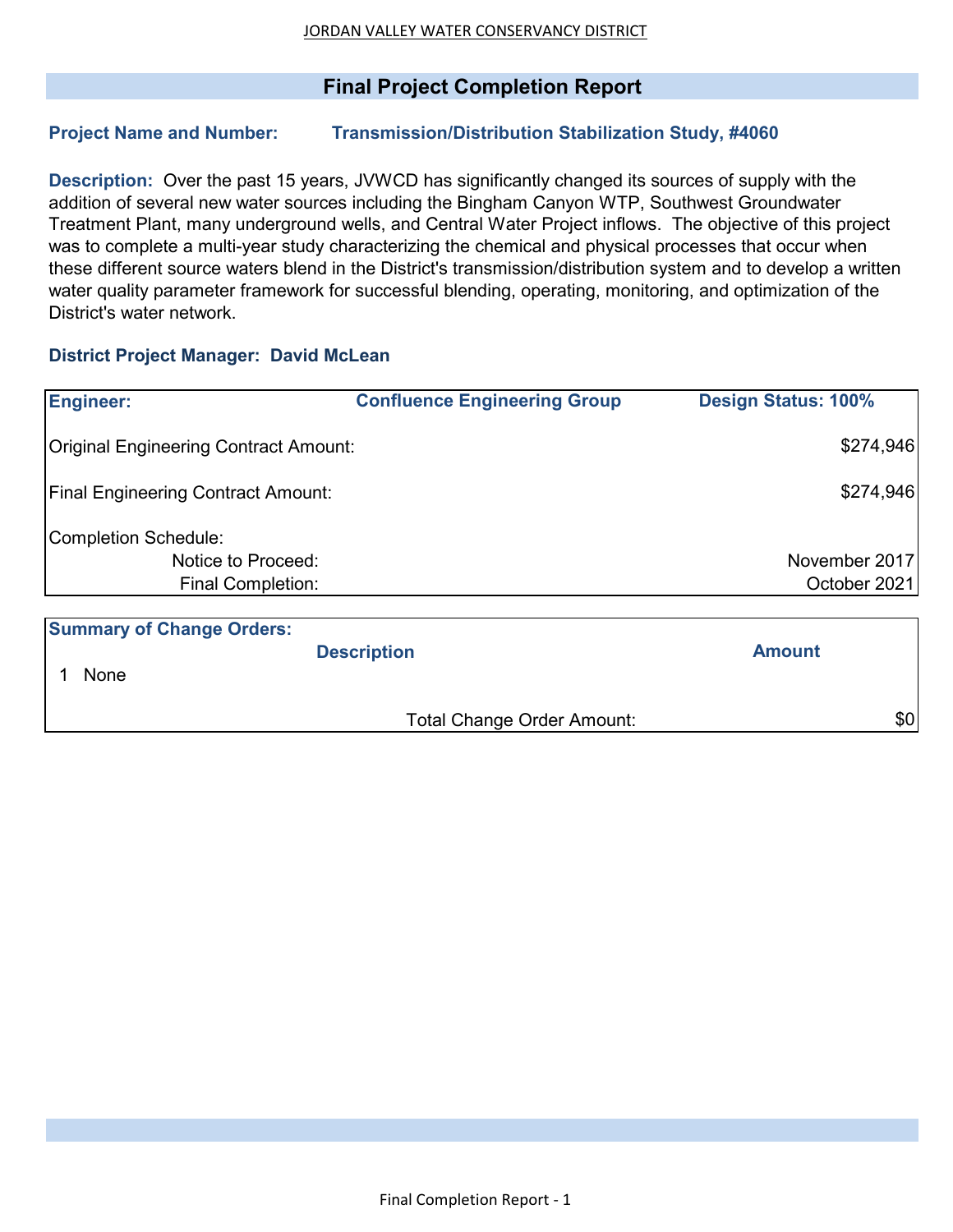# **Final Project Completion Report**



**CONFILIENCE** ENGINEERING GROUP LECTION NET AND STATE STATE SCRIBE SERVED ON A SET OF 12061 527-6832 (x (206) 527-3148 confluence-engi

 $\Box$  confluence



**Figure ES-1** Sources and system locations monitored during the WQMP

FINAL October 2021

Page ES-2

Sources and system locations monitored during the study